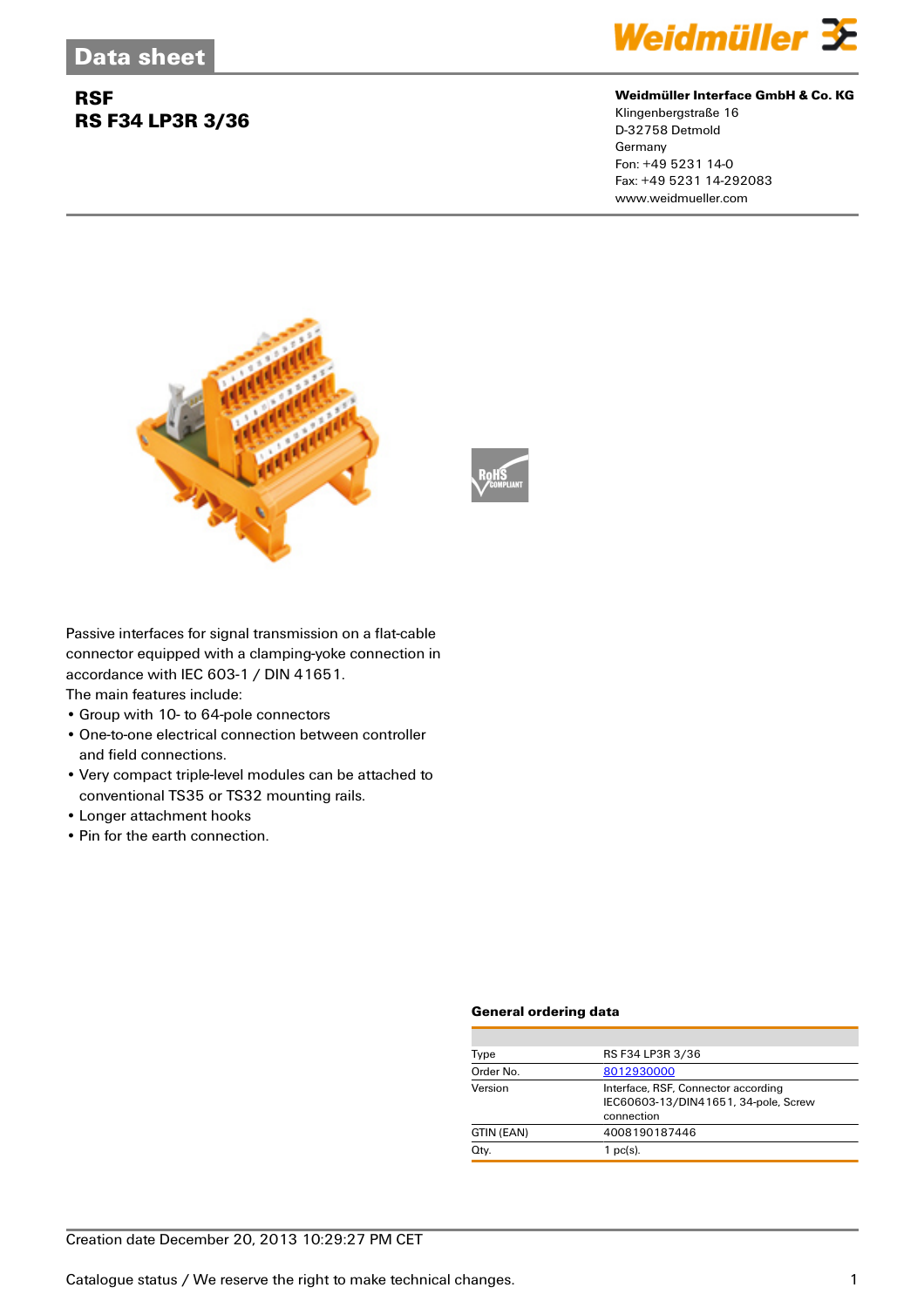## **RSF RS F34 LP3R 3/36**

# **Technical data**



### **Weidmüller Interface GmbH & Co. KG**

Klingenbergstraße 16 D-32758 Detmold Germany Fon: +49 5231 14-0 Fax: +49 5231 14-292083

| <b>Dimensions and weights</b>            |                                                                  |                                      |                            |  |
|------------------------------------------|------------------------------------------------------------------|--------------------------------------|----------------------------|--|
|                                          |                                                                  |                                      |                            |  |
| Length                                   | 70 mm                                                            | Width                                | 87 mm                      |  |
| Height                                   | 76 mm                                                            | Net weight                           | 188 g                      |  |
| <b>Temperatures</b>                      |                                                                  |                                      |                            |  |
| Operating temperature                    | $0+55^{\circ}C$                                                  | Storage temperature                  | $-40+70$ °C                |  |
| <b>Connection Data</b>                   |                                                                  |                                      |                            |  |
|                                          |                                                                  |                                      |                            |  |
| Connection on control side               | Connector according<br>IEC60603-13/DIN41651                      | Number of poles (control side)       | 34-pole                    |  |
| Connection (field side)                  | LP3R 5.08mm                                                      | Earthing                             | Yes                        |  |
| Protective earth connection              | Flat-blade contact                                               |                                      |                            |  |
| <b>Rating data</b>                       |                                                                  |                                      |                            |  |
| Rated voltage                            | 60 V AC / 75 V DC                                                | Rated current per connection         | 1 A                        |  |
|                                          |                                                                  |                                      |                            |  |
| <b>Insulation coordination (EN50178)</b> |                                                                  |                                      |                            |  |
| According to                             | <b>DIN EN 50178</b>                                              | Rated insulation voltage             | 100 V                      |  |
| Surge voltage category                   | Ш                                                                | Pollution severity level             | $\overline{2}$             |  |
| Pulse voltage test (1,2/50µs)            | 0.8 kV                                                           |                                      |                            |  |
| <b>Connection field</b>                  |                                                                  |                                      |                            |  |
|                                          |                                                                  |                                      |                            |  |
| Type of connection                       | Screw connection                                                 | Clamping range, min.                 | $0.13 \text{ mm}^2$        |  |
| Clamping range, max.                     | $6 \text{ mm}^2$                                                 | Solid, min. H05(07) V-U              | $0.5$ mm <sup>2</sup>      |  |
| Solid, max. H05(07) V-U                  | $6 \text{ mm}^2$                                                 | Flexible, min. H05(07) V-K           | $0.5$ mm <sup>2</sup>      |  |
| Flexible, max. H05(07) V-K               | $4 \, \text{mm}^2$                                               | Flexible with sleeve, max.           | $2.5$ mm <sup>2</sup>      |  |
| Flexible with sleeve, min.               | $0.5$ mm <sup>2</sup>                                            | Sleeve with plastic collar, max.     | $2.5$ mm <sup>2</sup>      |  |
| Min. wire cross-section, AWG [field]     | <b>AWG 26</b>                                                    | Max. wire cross-section, AWG [field] | <b>AWG 12</b>              |  |
| Tightening torque, min.                  | 0.5 Nm                                                           | Tightening torque, max.              | 0.6 Nm                     |  |
| Stripping length                         | 6 mm                                                             |                                      |                            |  |
| <b>Classifications</b>                   |                                                                  |                                      |                            |  |
| <b>ETIM 3.0</b>                          | EC001419                                                         | <b>UNSPSC</b>                        |                            |  |
| eClass 5.1                               | 27-24-22-04                                                      | eClass 6.2                           | 30-21-18-01<br>27-24-22-04 |  |
| eClass 7.1                               | 27-24-22-04                                                      |                                      |                            |  |
| <b>Product information</b>               |                                                                  |                                      |                            |  |
|                                          |                                                                  |                                      |                            |  |
| Descriptive text accessories             | Refer to the "Universal cables PAC-UNIV" section in this chapter |                                      |                            |  |
| <b>Approvals</b>                         |                                                                  |                                      |                            |  |
| Approvals                                |                                                                  |                                      |                            |  |
|                                          |                                                                  |                                      |                            |  |
|                                          |                                                                  |                                      |                            |  |
| <b>ROHS</b>                              | Conform                                                          |                                      |                            |  |
|                                          |                                                                  |                                      |                            |  |